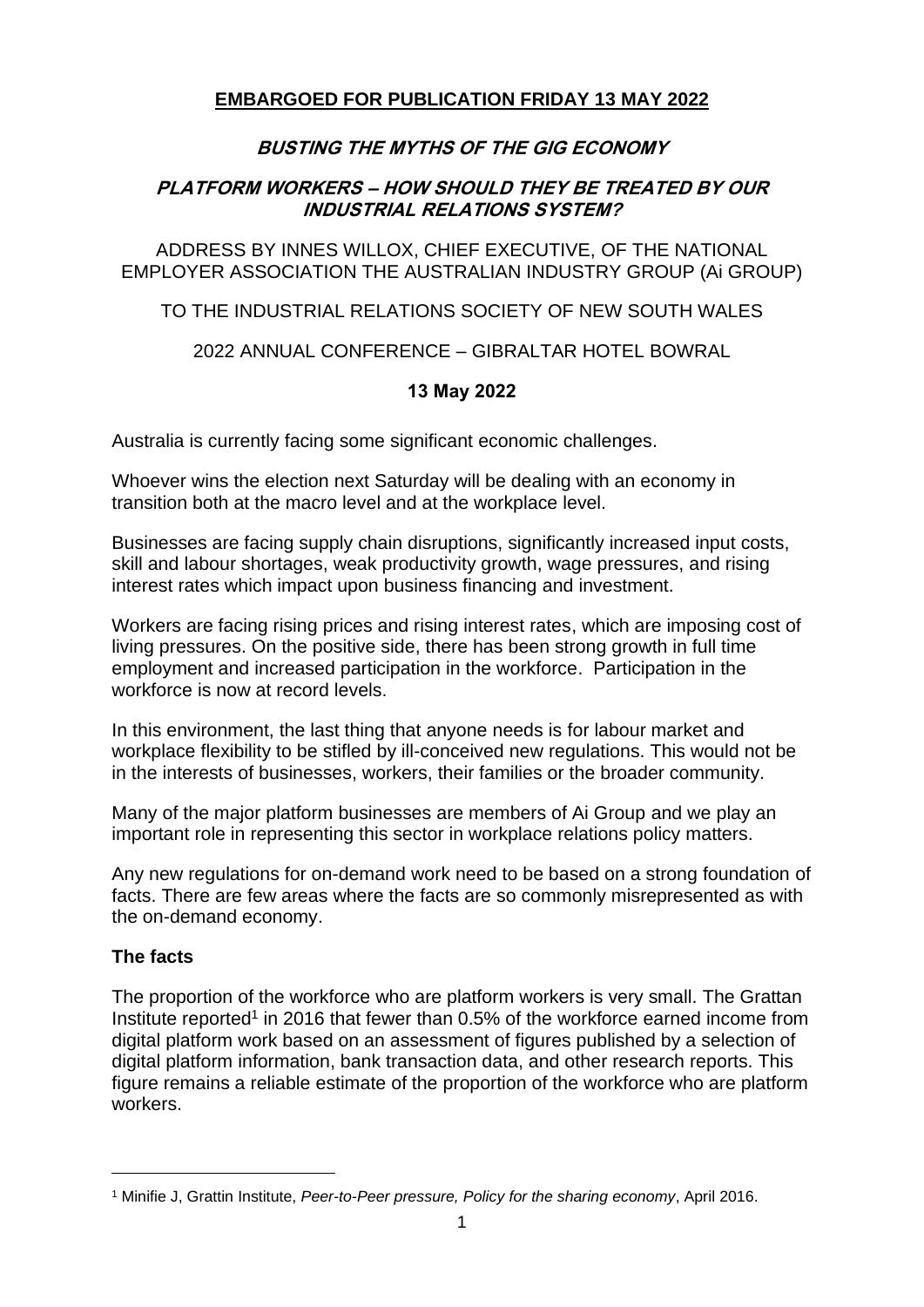Platform workers are typically independent contractors. Therefore, this cohort is a subset of the proportion of the workforce who are independent contractors. Between 2016 and 2021, the proportion of the workforce who were independent contractors fell from approximately 9% in August 2016<sup>2</sup> to 7.8% in August 2021.<sup>3</sup> The industries which have the highest percentage of independent contractors are Construction (25%) and Administrative and support services (18%).<sup>4</sup>

Any increase in the proportion of the workforce who were platform workers over the period from 2016 to 2021 could be expected to show up as an increase in the proportion of the workforce who were independent contractors, but this has not occurred as pointed out in the 2018 HILDA report. The report's authors said that the *"evidence indicates that, if the gig economy is growing as rapidly as is commonly believed, then either it involves the substitution of one type of self-employed worker for another (as might be happening in the taxi industry) or it is largely consigned to second jobs"*. 5

Nearly all of the research shows that most platform workers do this type of work to supplement their main source of income, not as their main job. Also, a large proportion of platform workers carry out work for multiple platforms. In fact, many are logged on to different platforms at the same time.

#### **Need for more research**

There have been many recent inquiries into on-demand work and all of them have identified the need for further research to be carried out.

Some of the research carried out to date has involved methodology that limits the reliability of the results. For example, the respondents to the survey conducted for the Victorian Inquiry into the On-demand Workforce were self-selected and not representative, as the researchers themselves acknowledged. The Victorian survey has been widely cited as evidence that more than 7% of the workforce are platform workers. Such claims are nonsense because, as I have highlighted, the proportion of the workforce who are independent contractors is only around 7.8% of the workforce and only a small proportion of independent contractors are platform workers.

There is certainly a need for more research on the number of platform workers in Australia, the characteristics of those workers, and their working arrangements. Pleasingly, the Federal Government has given the ABS more funding $6$  to develop statistics in this area.

## **The importance of preserving flexibility for platform work**

On-demand platform businesses are delivering huge benefits to the Australian community.

<sup>2</sup> ABS, *Characteristics of Employment*, August 2016, published on 2 May 2017.

<sup>3</sup> ABS, *Characteristics of Employment*, August 2021, published on 14 December 2021.

<sup>4</sup> ABS, *Characteristics of Employment*, August 2021, published on 14 December 2021.

<sup>5</sup> Wilkins, R. and Lass I (2018) *The Household, Income and Labour Dynamics in Australia Survey: Selected Findings from Waves 1 to 16*, Melbourne Institute: Applied Economic & Social Research, University of Melbourne.

<sup>6</sup> As reported at a Senate Estimates Hearing on 16 February 2022, Hansard, p.48.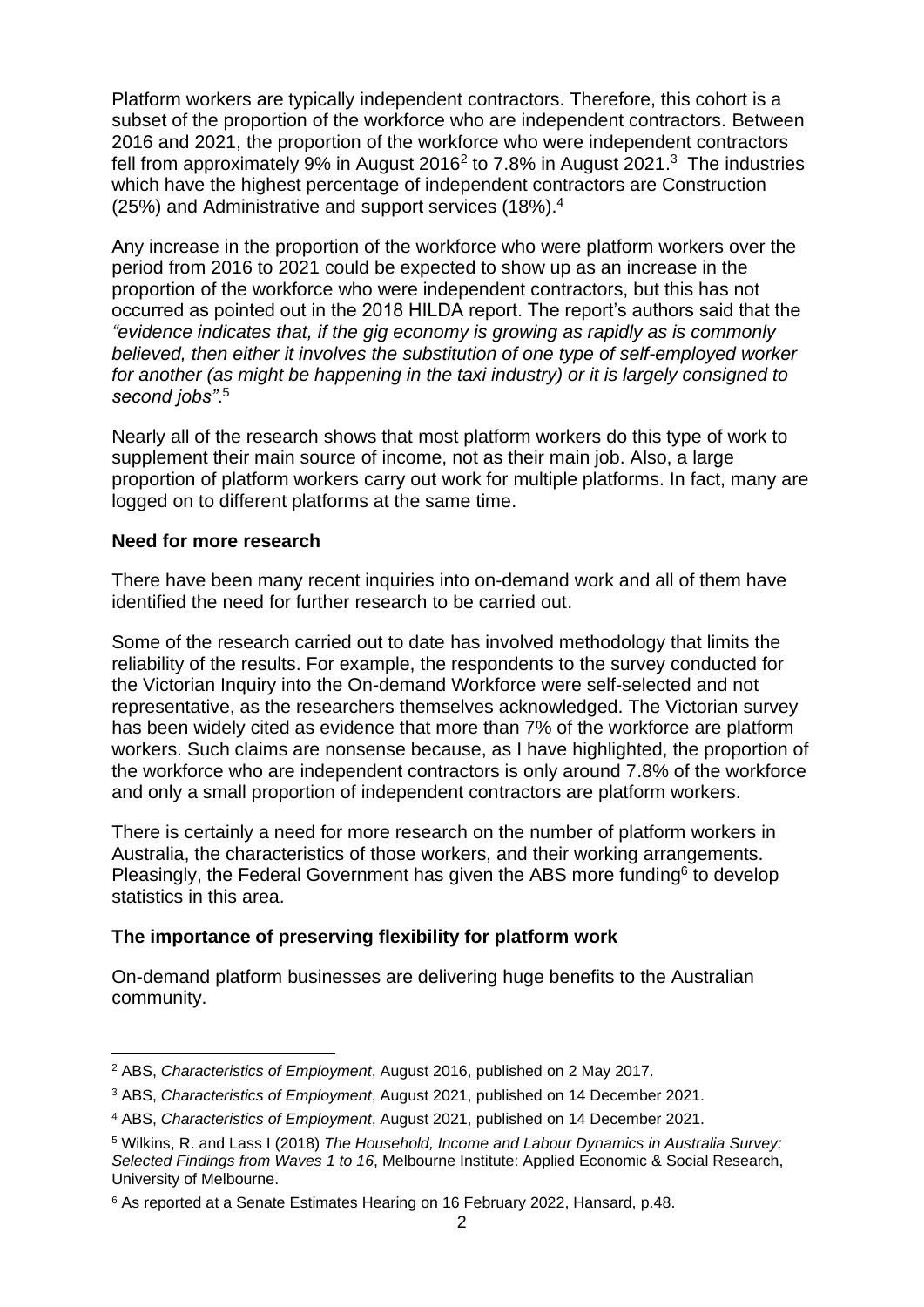On-demand platform work provides flexibility that is often not available with conventional forms of work. Individuals who wish to work flexibly around other commitments, such as studies, recreational activities, family commitments or other forms of paid employment often find the experience of working via online platforms, a useful and convenient way of earning or supplementing income.

Providing avenues to earn an income through platform work alleviates the adverse effects associated with unemployment, such as social isolation, poorer mental health and reduced confidence. Periods of unemployment are often longer for mature age workers than other workers, making the ability to earn an income, even temporarily through an online platform, a useful option.

For younger workers, entry into the labour market can be difficult without relevant work experience. Online platforms provide paid work opportunities that do not require extensive work experience or professional qualifications.

On-demand platform work has been particularly important to the community and the economy during the pandemic. For example, many restaurants would not have survived without on-demand platform delivery services and many thousands of people have continued to earn income in circumstances where they have been stood down from their regular jobs.

Many entitlements that commonly apply to employees do not suit the work arrangements of platform workers. For example, the three or four hour minimum engagement periods that commonly apply under awards would be unworkable for platform work.

A platform worker may be logged on to one or more apps waiting for a job while they are sitting on their couch at home. The whole notion of when work begins and ends for a platform worker is far more complex than for an employee.

#### **The definition of an 'independent contractor'**

Most platform workers are independent contractors and most do not wish to be employees.

In February, the High Court handed down judgments in two important cases in which it was argued that particular persons engaged as independent contractors were in fact employees. In *CFMMEU v Personnel Contracting*, <sup>7</sup> a young backpacker engaged by a labour hire business to work as a labourer on construction sites was held by the High Court to not be an independent contractor but rather an employee. In ZG Operations v Jamsek,<sup>8</sup> two truck drivers engaged by a company were held by the High Court to be independent contractors and not employees.

The High Court's judgments in these cases have delivered increased certainty for businesses and workers, which will have a positive impact on investment and jobs. It is essential that the Court's decisions are not disturbed through legislative changes.

<sup>7</sup> [2022] HCA 1.

<sup>8</sup> [2022] HCA 2.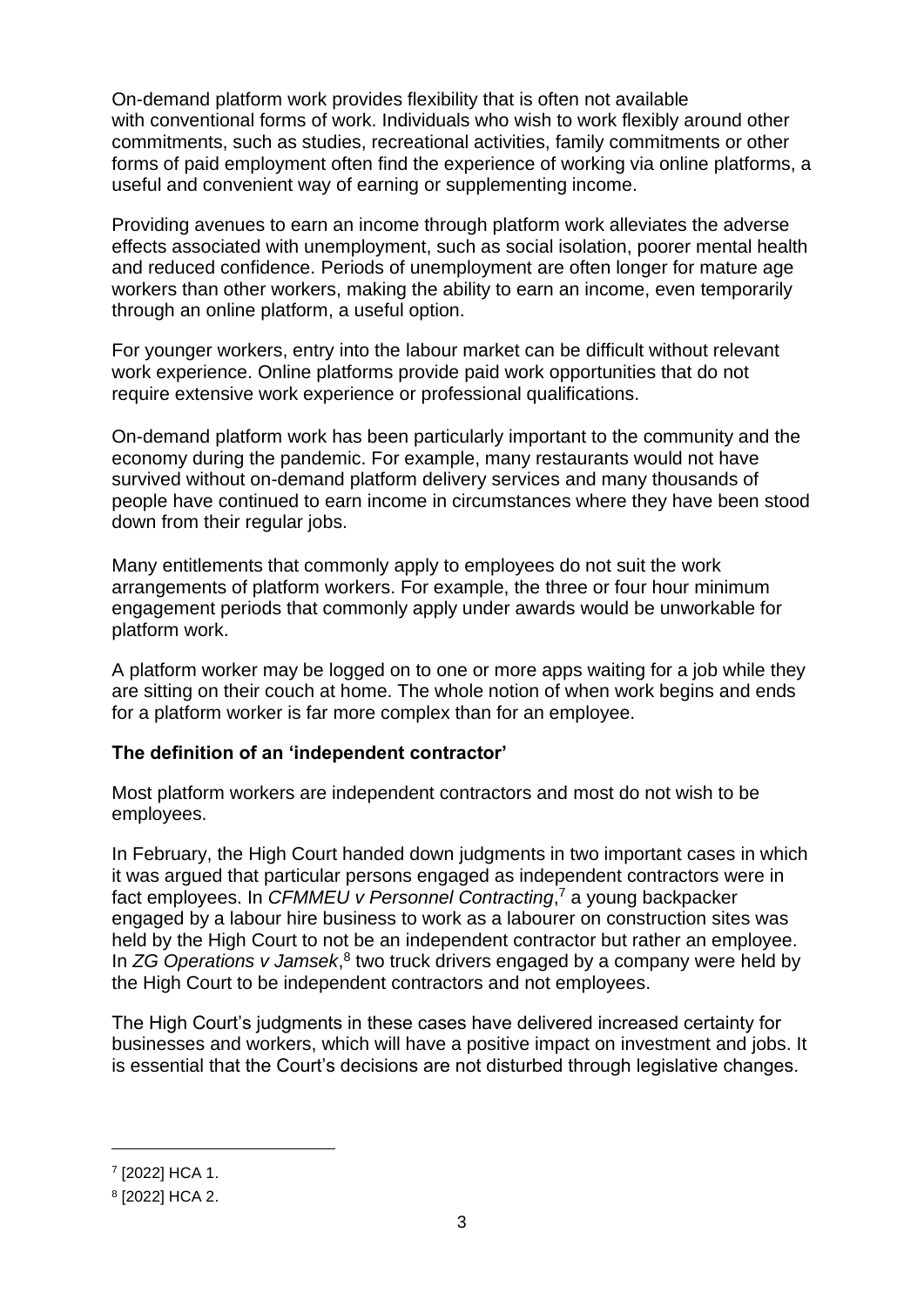Courts and tribunals are accustomed to dealing with the distinction between employees and independent contractors under common law, including in the context of workers engaged by platform businesses. They should be allowed to continue to do so.

## **Initiatives by the major platform businesses to improve standards for ondemand work**

Many on-demand platform businesses have invested heavily in improving working arrangements and safety for their workers, irrespective of whether the workers are employees or contractors.

For example, a set of [Food Delivery Platform Safety Principles](https://www.aigroup.com.au/globalassets/news/policy-papers/2021/updated-national-food-delivery-platform-safety-principles_final.pdf) was developed by Deliveroo, DoorDash, Menulog and Uber Eats in consultation with Ai Group. All of these businesses are signatories to the Principles. Hungry Panda also recently became a signatory.

The Principles aim to minimise risk for all delivery workers, whether they are driving a car or riding a bicycle, e-Bike, scooter or motorbike.

The Principles cover the topics of:

- 1. Training and information
- 2. Personal protective equipment
- 3. Safety policies, standards and controls
- 4. The provision of accident insurance at no cost to the delivery worker
- 5. Consultation
- 6. Incident notification and investigation
- 7. Monitoring and compliance

The Principles highlight that the major platform businesses take their responsibilities to their workers very seriously. They intend to have a long term future in Australia and they know they will only achieve this if they maintain the support of the community, and are able to attract and retain workers with the right skills and other attributes.

In a tight labour market, the major platform businesses are continuing to engage a very large number of workers, which shows that workers value the flexibility that platform work provides.

This week Door Dash and the TWU announced that they have reached agreement on a *Statement of Principles to Ensure Safety and Fairness for Workers in the On-Demand Economy.* The Statement recognises the importance of the on-demand economy and commits the parties to six principles:

1. Workers in the on-demand economy should not be prohibited from accessing appropriate work rights and entitlements.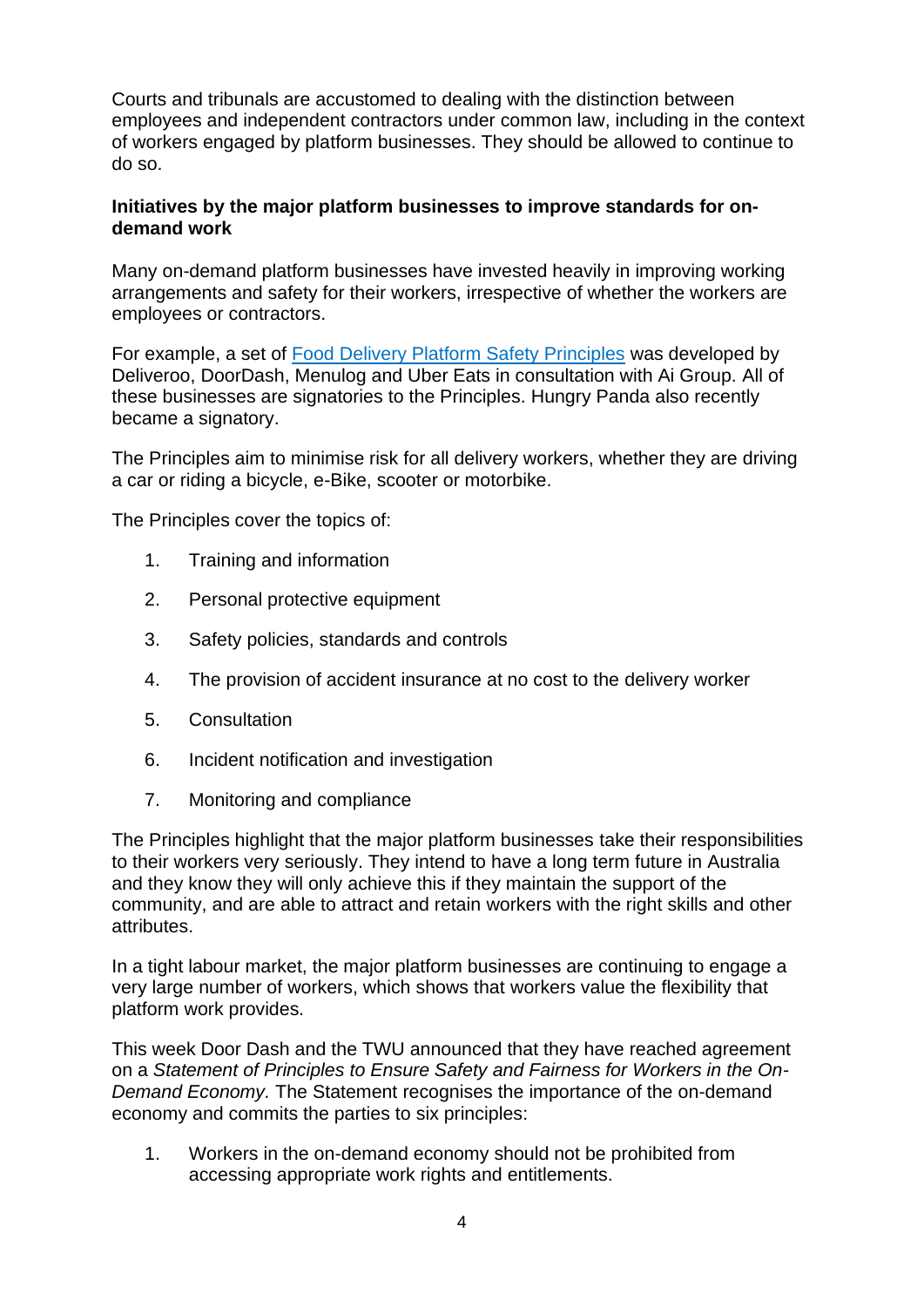- 2. Workers should be provided with transparency in relation to how work is monitored, controlled, and remunerated.
- 3. On demand platforms must respect and facilitate the rights of drivers to join a registered industrial organisation which is entitled to represent their interests.
- 4. There should be a government established independent body with powers to deal with dispute resolution between on-demand transport workers and on-demand platforms.
- 5. Appropriate resources should be allocated to ensuring industry standards are established and maintained, and to driver education and training.
- 6. The formalisation of the Statement of Principles is the first stage of an ongoing process. The formalisation of a more detailed Memorandum of Understanding between the parties is the second stage. The lobbying of government by both parties for the implementation of the framework for regulation is stage three.

Another initiative is the application that Menulog has made to the Fair Work Commission (FWC) for an On Demand Delivery Services Award. This initiative is interesting but given that awards only cover employees and the vast majority of workers in the industry are not employees, it appears that the Award is not going to cover many platform workers, even if it is ultimately made by the Commission.

## **Options for reform**

The development of any regulatory changes for platform work needs to be led by the Commonwealth, in collaboration with the States and in consultation with stakeholders. It would not be in anyone's interests for legislative or other changes to be introduced at the State level when all the major platform businesses operate nationally and when Australia has a national workplace relations system.

Different governments, opposition parties and inquiries have but forward reform proposals:

- The Federal Opposition has announced a policy of giving the FWC the power to set minimum pay and conditions for gig workers.
- The Victorian Inquiry into the On demand Workforce recommended that minimum standards be set for platform workers, ideally at the national level, as well as various other reforms.
- The Non-Government majority on the Commonwealth Parliamentary Committee which conducted a major Job Security inquiry has recommended that the definition of 'employee' be expanded in the Fair Work Act, and also that the FWC be given the power to set standards for platform workers who fall outside of the definition of an 'employee'.
- The Non-Government majority on the NSW Parliamentary Committee which conducted the NSW Future of Work inquiry, recommended that the NSW Industrial Relations Commission, or another tribunal, be given the power to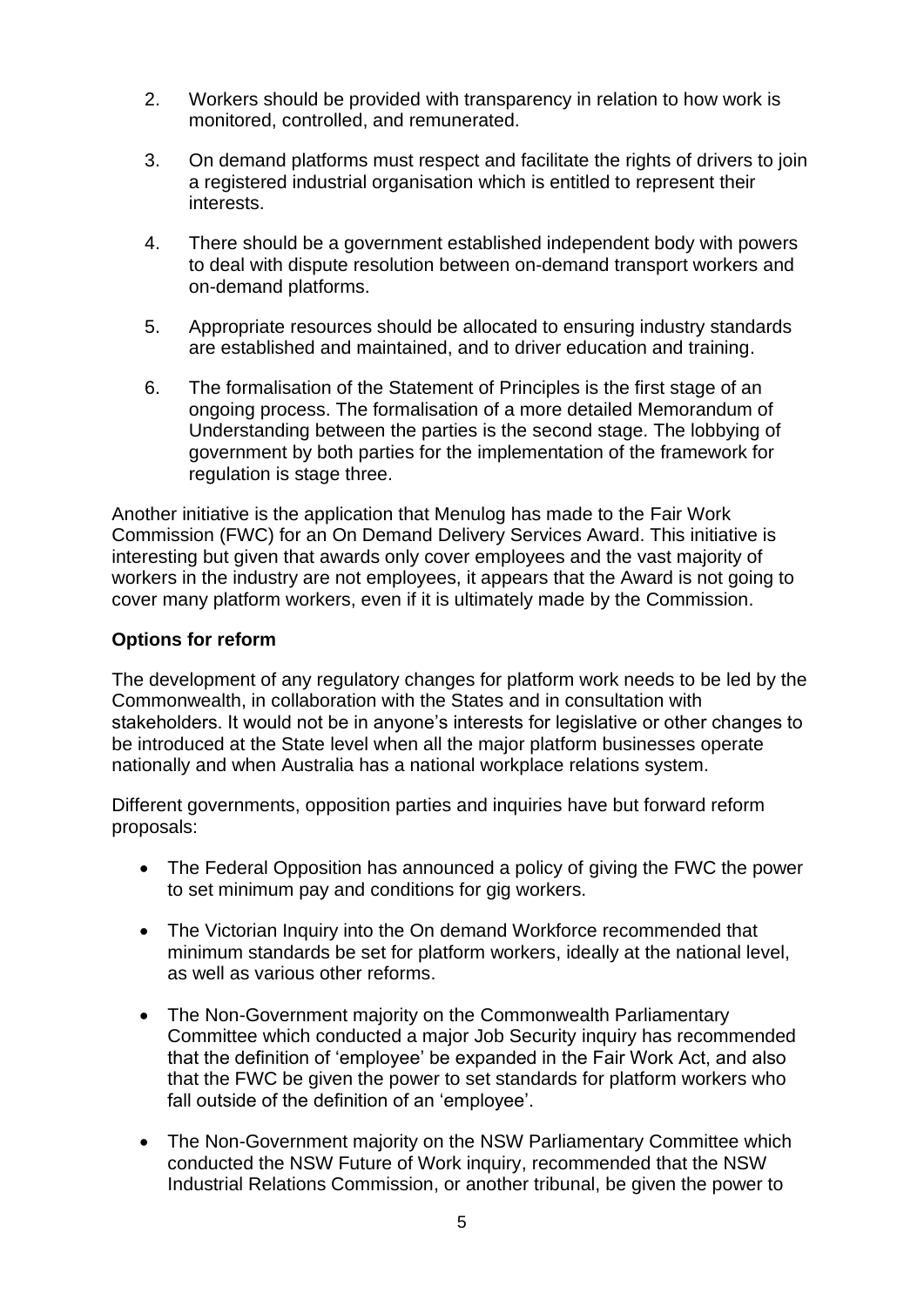set minimum pay and conditions for gig workers.

• The Queensland Government is endeavouring to establish a system of regulation for 'independent courier drivers' modelled on Chapter 6 of the NSW Industrial Relations Act, but it needs the Federal Government to grant an exemption under the Federal *Independent Contractors Act* to enable the laws to operate.

In addition, the Victorian Government has released a Consultation Paper on minimum standards for on-demand workers. The proposed minimum standards cover the areas of:

- Consultation
- Bargaining power
- Fair conditions and pay
- Independent dispute resolution
- Worker representation
- Safety

Sifting through all the reform proposals, it appears that there is a significant level of support for at least some propositions:

- 1. Platform work has some unique characteristics and it would not be appropriate or workable to just deem platform workers to be employees.
- 2. It would be better for any standards to be set at the national level rather than having different standards in different States.
- 3. Platform businesses should have strong systems in place to ensure the work health and safety of their workers.
- 4. Platform workers should be adequately inducted and trained, and have access to relevant information.
- 5. Platform workers should be consulted about any significant workplace changes.
- 6. Platform workers should be entitled to join any union that is eligible to represent them.
- 7. Platform workers should have access to an independent body to assist in resolving any disputes that may arise.
- 8. Platforms should ensure that their algorithms do not result in discrimination on the basis of sex, race, disability etc.

It is also important that there be no disincentive for platform businesses to provide safety and welfare benefits to their workers because of concern that this may impact upon a worker's status. To address this issue, Ai Group has proposed that the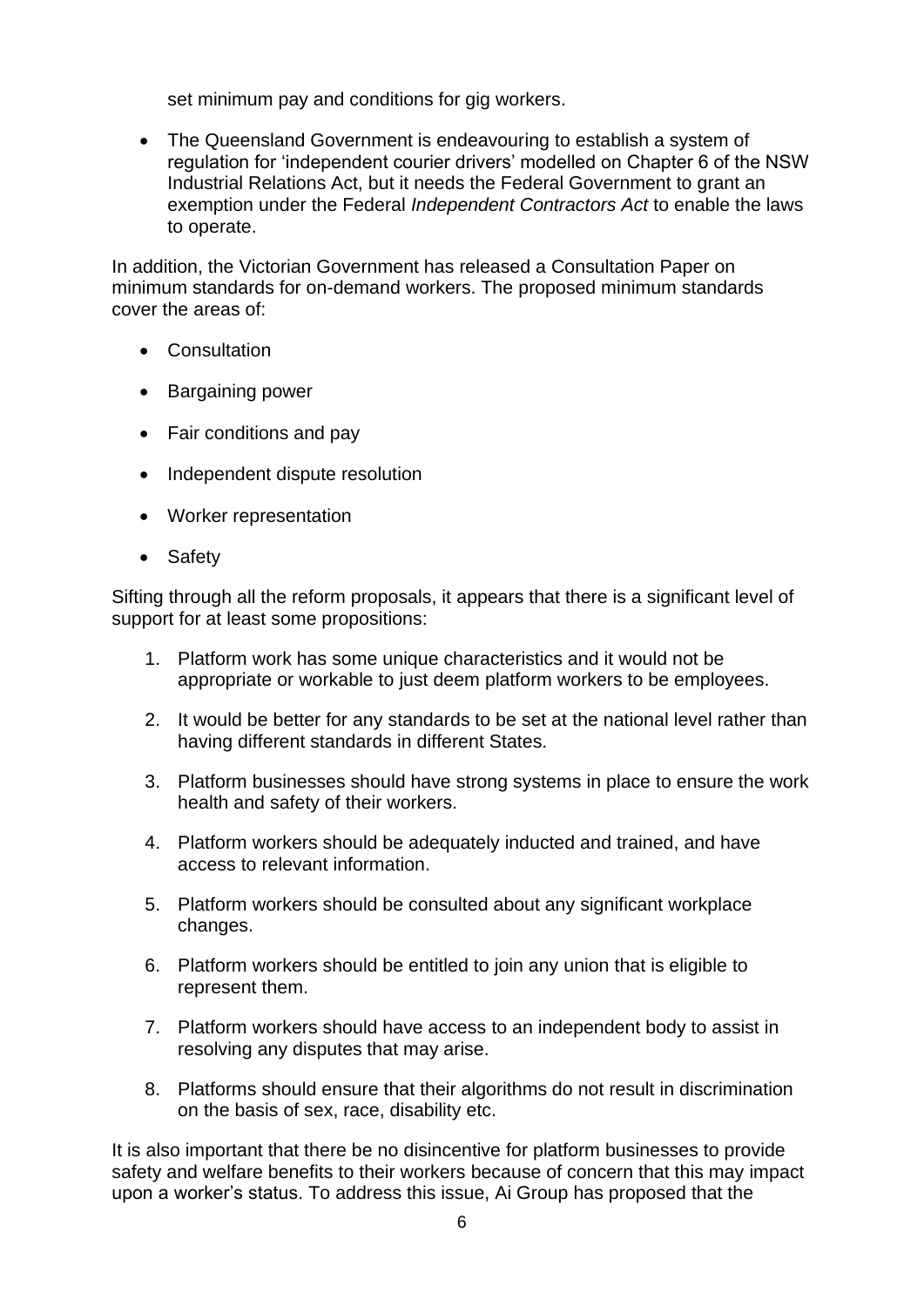definition of an 'independent contractor' in section 12 of the Fair Work Act be amended to clarify that the provision of certain safety and welfare benefits should not be taken into account in deciding whether a person is an independent contractor, namely:

- Safety systems and equipment;
- Training;
- Insurance; and
- Consultation processes.

This Ai Group proposal was largely supported by the Victorian inquiry into the On Demand Workforce.

Another important issue is accident insurance. As I mentioned, the major food delivery platforms have agreed to provide accident insurance at no cost to workers.

Rather than trying to comprehensively regulate platform work and risk disrupting an industry that is providing extensive benefits to the community and workers, when developing any new regulations it would be better for Governments to focus on the areas where there is considerable common ground.

#### **Need for a cost-benefit analysis**

Any reform proposals need to be supported by a thorough cost-benefit analysis.

In February 2020, AlphaBeta published a report that showed that Delivery apps were bringing \$2.6 billion of trade to the Australian restaurant industry. The benefits are likely to be much higher today given the increased use of delivery apps during the pandemic.

Many businesses beyond the restaurant industry are entering into partnerships with platform businesses, including fast food and grocery businesses, to name just a few.

It is vital that the "baby is not thrown out with the bathwater" when new legislation is being considered. A thorough cost-benefit analysis will reduce the risk of this.

Many people like to refer to overseas approaches to regulatory reform but, as we all know, Australia's workplace relations system is unique and any reforms need to be appropriate in the Australian context.

#### **Conclusion**

Regardless of which party wins Government at the upcoming federal election, it appears that the regulation of on-demand work will be an important issue on the agenda.

Australia is not on its own in this area. Other countries are grappling with the same challenges given the success of the on-demand economy.

The on-demand economy is providing vital benefits to the community, to businesses and to workers. With careful thought and the development of research-based policy